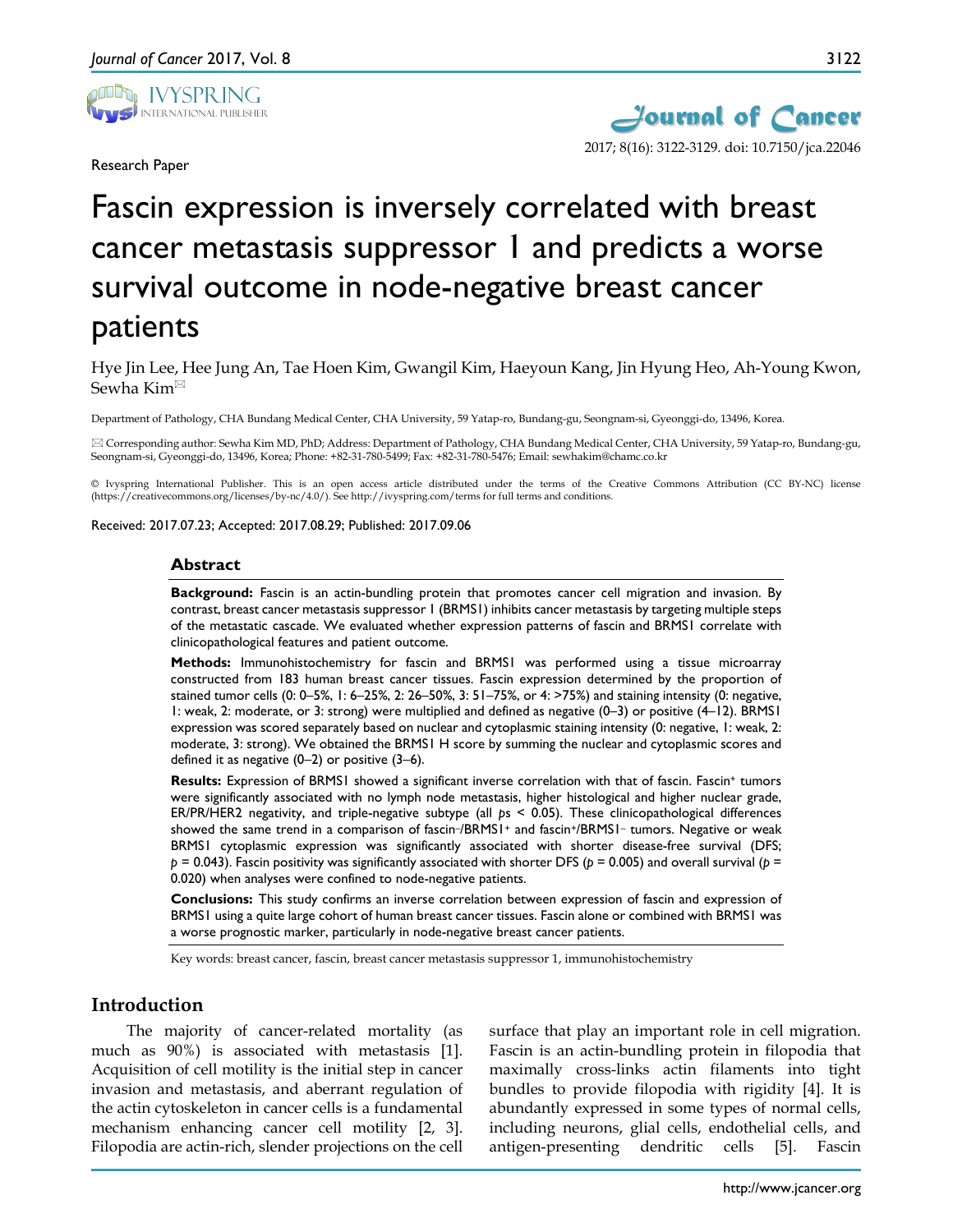overexpression is a poor prognostic indicator associated with aggressive clinicopathological features and metastasis in various types of human carcinomas, including breast cancers [6].

Breast cancer metastasis suppressor 1 (BRMS1) is a member of the family of metastasis suppressor genes initially discovered to reduce metastatic potential in a breast cancer xenograft model [7]. Subsequently it was found to suppress metastasis in other carcinomas, such as ovarian cancer, melanoma, rectal cancer, and non-small cell lung cancer. BRMS1 inhibits metastasis by targeting multiple steps of the metastatic cascade—cell adhesion, invasion, angiogenesis, and cytoskeletal rearrangementwithout affecting primary tumor growth [8-12].

A previous study demonstrated that fascin had an inhibitory effect on BRMS1 protein and an inverse correlation with the proteins in breast cancer [13]. However, no reported study has examined the relationship between expression patterns of these anti- and pro-metastatic molecules and patient outcome. We investigate expression patterns of fascin and BRMS1 in human breast cancer tissues and assess whether the two combinatorial markers reflect clinicopathological features.

# **Materials and Methods**

## **Patient selection and collection of clinicopathological data**

This study included 183 patients who underwent surgical treatment and were diagnosed with invasive breast cancer at CHA Bundang Medical Center from January 2006 to December 2008. Patients who underwent neoadjuvant chemotherapy before surgical treatment were excluded. Clinical data, including patient age at initial diagnosis, local recurrence, systemic recurrence, and patient survival, were retrieved from electronic medical records. This study was approved by the institutional review board of CHA Bundang Medical Center. Hematoxylin and eosin (H&E)–stained slides of all cases were reviewed by two pathologists (HJ Lee and S Kim). Histological subtypes were classified based on the World Health Organization classification of breast tumors [14]. Histological grade was assessed using the Nottingham grading system [15]. Tumor stage was based on the 7th American Joint Committee on Cancer (AJCC) criteria [16].

## **Tissue microarray (TMA) construction**

A representative H&E-stained slide was selected for each case, and corresponding spots were marked on the surfaces of the paraffin blocks. Two core tissue biopsies (2 mm in diameter) were taken from each

paraffin block and arranged in recipient TMA blocks using a trephine apparatus. A normal breast tissue core was included in each TMA block. Each tissue core was assigned a unique TMA number and linked to a database containing the clinicopathological data.

## **Immunohistochemical staining and interpretation**

Immunohistochemistry (IHC) staining was performed on the TMA blocks using a mouse monoclonal antibody to fascin (Epitomics, Burlingame, CA, USA; 1:100) and rabbit polyclonal antibody to BRMS1 (Genetex, Irvine, CA, USA; 1:100). Briefly, 4 μm TMA sections were transferred to adhesive slides and dried at 62°C for 30 min. After incubation with primary antibodies, immunodetection was achieved with the addition of biotinylated anti-mouse and rabbit immunoglobulins, followed by peroxidase-labeled streptavidin (a component of a streptavidin-biotin kit), and 3,3'-diaminobenzidine as the chromogenic substrate. Slides were counterstained with Harris hematoxylin.

All IHC-stained slides were interpreted by two pathologists (HJ Lee and S Kim) under a multiview light microscope. Fascin IHC was scored with reference to the intensity and proportion of cytoplasmic staining of tumor cells as in previous studies [17-19]. The proportion of stained tumor cells  $(0: 0-5\%, 1: 6-25\%, 2: 26-50\%, 3: 51-75\%, \text{ or } 4: >75\%)$ and staining intensity (0: no staining, 1: weak, 2: moderate, or 3: strong) were multiplied and defined as negative (0–3) or positive (4–12). Vascular endothelium exhibited strong staining for fascin and served as a positive internal control. Because BRMS1 expression pattern did not show intratumoral heterogeneity, only the staining intensity was considered in determining the BRMS1 expression level as in a previous study [20]. Nuclear and cytoplasmic staining intensities of BRMS1 were scored separately (0: no staining, 1: weak, 2: moderate, or 3: strong). We obtained the BRMS1 H score (range: 0–6) by summing the nuclear and cytoplasmic scores. Then we defined BRMS1 expression as negative (BRMS1 H score: 0–2) or positive (BRMS1 H score: 3–6). Normal breast epithelium exhibited strong staining for BRMS1 and served as a positive internal control for BRMS1 expression.

## **Statistical analysis**

Data were analyzed using SPSS (ver. 20.0 for Windows; IBM Corp., Armonk, NY, USA). Fisher's exact test or the chi-square test was used to compare categorical variables. Student's *t* test was used to compare continuous variables (BRMS1 H scores). A *p*-value of <0.05 indicated statistical significance.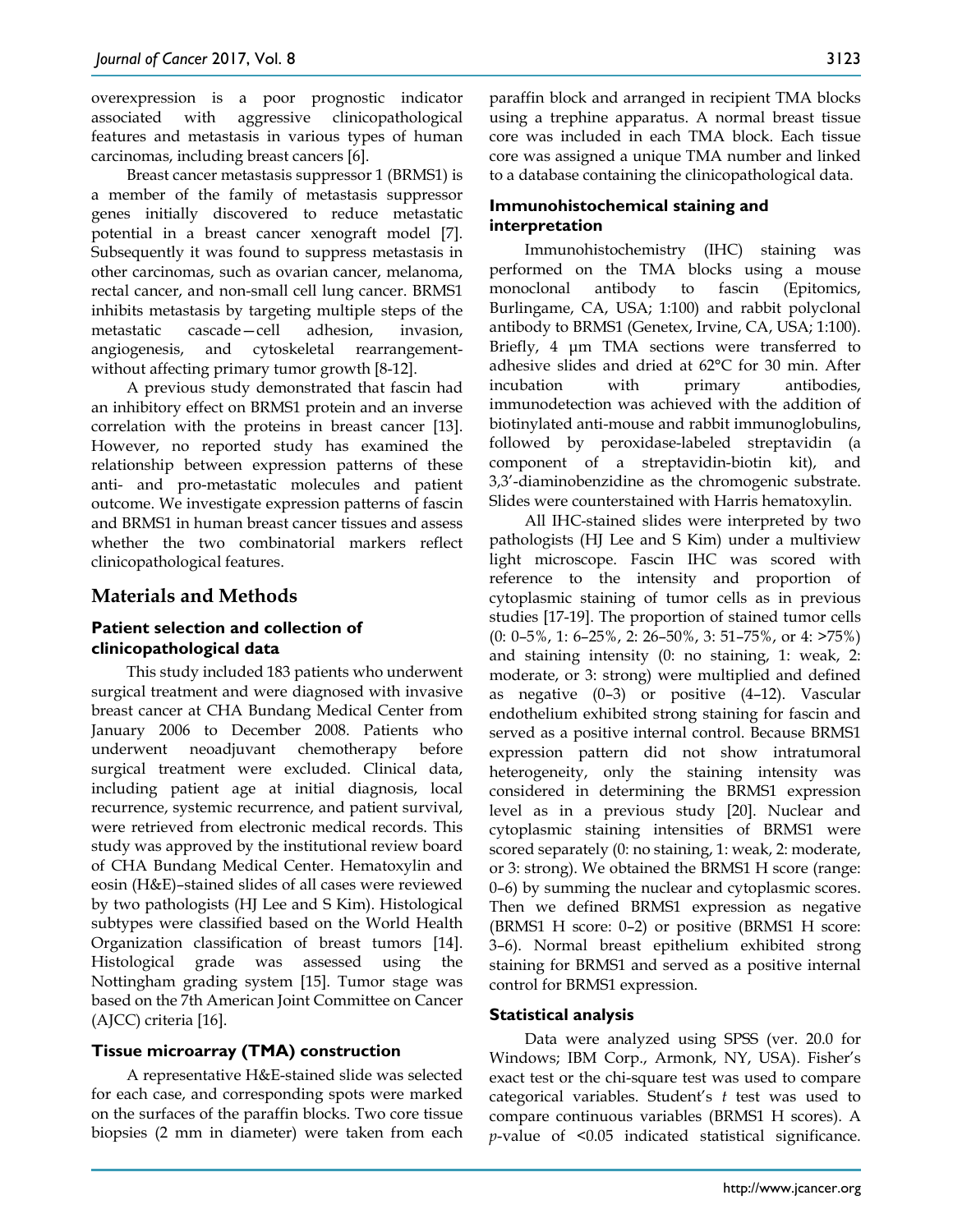Survival analyses were performed using the Kaplan–Meier method with the log-rank test. Multivariate analyses were performed using Cox's regression model.

## **Results**

## **Baseline patient characteristics**

Clinicopathological characteristics of the patients and tumors are summarized in Table 1. Age at initial diagnosis was classified as  $\leq 50$  years (62.3%) or  $\geq 50$ years (37.7%). Regarding tumor stage distribution, 48.6% and 51.4% of cases presented with pT1 and pT2–3. Lymph node metastasis (pN1–3) was observed in 45.4% of cases. Histological grade was 2 or 3 in 85.3% of cases. Nuclear grade was 2 or 3 in 60.1% of cases. The distribution of intrinsic subtypes was as follows: 101 luminal A (55.2%), 18 luminal B (9.8%), 22 HER2 (12.0%), and 42 TNBC (23.0%). Tumor recurrence, either local or systemic, occurred in 36 patients (19.7%), and death from breast cancer occurred in 26 patients (14.2%). The mean follow-up period was 87 months.

#### **Correlations between fascin expression, clinicopathological features, and BRMS1 status**

Fascin positivity was observed in 33 of 183 patients (18.0%). In analyses of the relationship between fascin status and various clinicopathological parameters (Table 1), fascin positivity was significantly associated with negative nodal metastasis (*p* = 0.003), higher histological grade (*p* = 0.005), higher nuclear grade ( $p = 0.001$ ), ER negativity (*p* < 0.001), PR negativity (*p* < 0.001), HER2 negativity  $(p = 0.018)$ , and triple-negative subtype  $(p < 0.001)$ . The inverse correlation between fascin and BRMS1 expression is shown in Figure 1. Although it was not statistically significant, BRMS1 nuclear expression tended to be negative or weak in fascin<sup>+</sup> tumors. Negative or weak BRMS1 cytoplasmic expression was observed more frequently in fascin<sup>+</sup> than in fascintumors ( $p = 0.012$ ). A lower BRMS1 H score (0–1) was observed more frequently in fascin+ than in fascin– tumors ( $p = 0.031$ ). The mean BRMS1 H score was also significantly lower in fascin<sup>+</sup> (2.27  $\pm$  1.77) than in fascin–  $(3.14 \pm 1.63)$  tumors ( $p = 0.008$ ). Stratification of clinicopathological parameters by BRMS1 expression status revealed no statistically significant differences between the BRMS1+ and BRMS1– groups (data not shown).

**Table 1.** Correlations between fascin expression and clinicopathological features

| Parameter              |                 | Number     | <b>Fascin Negative</b> | <b>Fascin Positive</b> | $p$ -value  |
|------------------------|-----------------|------------|------------------------|------------------------|-------------|
|                        |                 |            | $n = 150$              | $n = 33$               |             |
| Age                    | < 50            | 114 (62.3) | 91 (60.7)              | 23(69.7)               | 0.428       |
|                        | $\geq 50$       | 69 (37.7)  | 59 (39.3)              | 10(30.3)               |             |
| Tumor stage            | pT1             | 89 (48.6)  | 72 (48.0)              | 17(51.5)               | 0.848       |
|                        | $pT2-3$         | 94 (51.4)  | 78 (52.0)              | 16(48.5)               |             |
| Nodal stage            | pN0             | 100(54.6)  | 74 (49.3)              | 26(78.8)               | 0.003       |
|                        | pN1-3           | 83 (45.4)  | 76 (50.7)              | 7(21.2)                |             |
| AJCC stage             |                 | 148 (80.9) | 118 (79.4)             | 30(90.9)               | 0.142       |
|                        | $II-III$        | 35(19.1)   | 32(21.3)               | 3(9.1)                 |             |
| Histologic grade       | $\mathbf{1}$    | 26(14.2)   | 26(17.3)               | 0(0.0)                 | 0.005       |
|                        | 2/3             | 157 (85.8) | 124 (82.7)             | 33 (100.0)             |             |
| Nuclear grade          | $\mathbf{1}$    | 73 (39.9)  | 68 (45.3)              | 5(15.2)                | 0.001       |
|                        | 2/3             | 110(60.1)  | 82 (54.7)              | 28 (84.8)              |             |
| Lymphovasculr invasion | Absent          | 79 (43.2)  | 60(40.0)               | 19(57.6)               | 0.081       |
|                        | Present         | 104 (56.8) | 90(60.0)               | 14 (42.4)              |             |
| ER                     | Positive        | 117 (63.9) | 114 (76.0)             | 3(9.1)                 | ${}< 0.001$ |
|                        | Negative        | 66 (36.1)  | 36(24.0)               | 30 (90.9)              |             |
| PR                     | Positive        | 94 (51.4)  | 91 (60.7)              | 3(9.1)                 | < 0.001     |
|                        | Negative        | 89 (48.6)  | 59 (39.3)              | 30(90.9)               |             |
| HER2                   | Negative        | 143 (78.1) | 112 (74.7)             | 31 (93.9)              | 0.018       |
|                        | Positive        | 40(21.9)   | 38(25.3)               | 2(6.1)                 |             |
| Intrinsic subtype      | Luminal A       | 101(55.2)  | 98 (65.3)              | 3(9.1)                 | < 0.001     |
|                        | Luminal B       | 18(9.8)    | 18(12.0)               | 0(0.0)                 |             |
|                        | HER2            | 22(12.0)   | 20(13.3)               | 2(6.1)                 |             |
|                        | Triple-negative | 42(23.0)   | 14(9.3)                | 28 (84.8)              |             |
| Tumor recurrence       | Yes             | 36 (19.7)  | 28 (18.7)              | 8(24.2)                | 0.473       |
| Patients death         | Yes             | 26(14.2)   | 20(13.3)               | 6(18.0)                | 0.581       |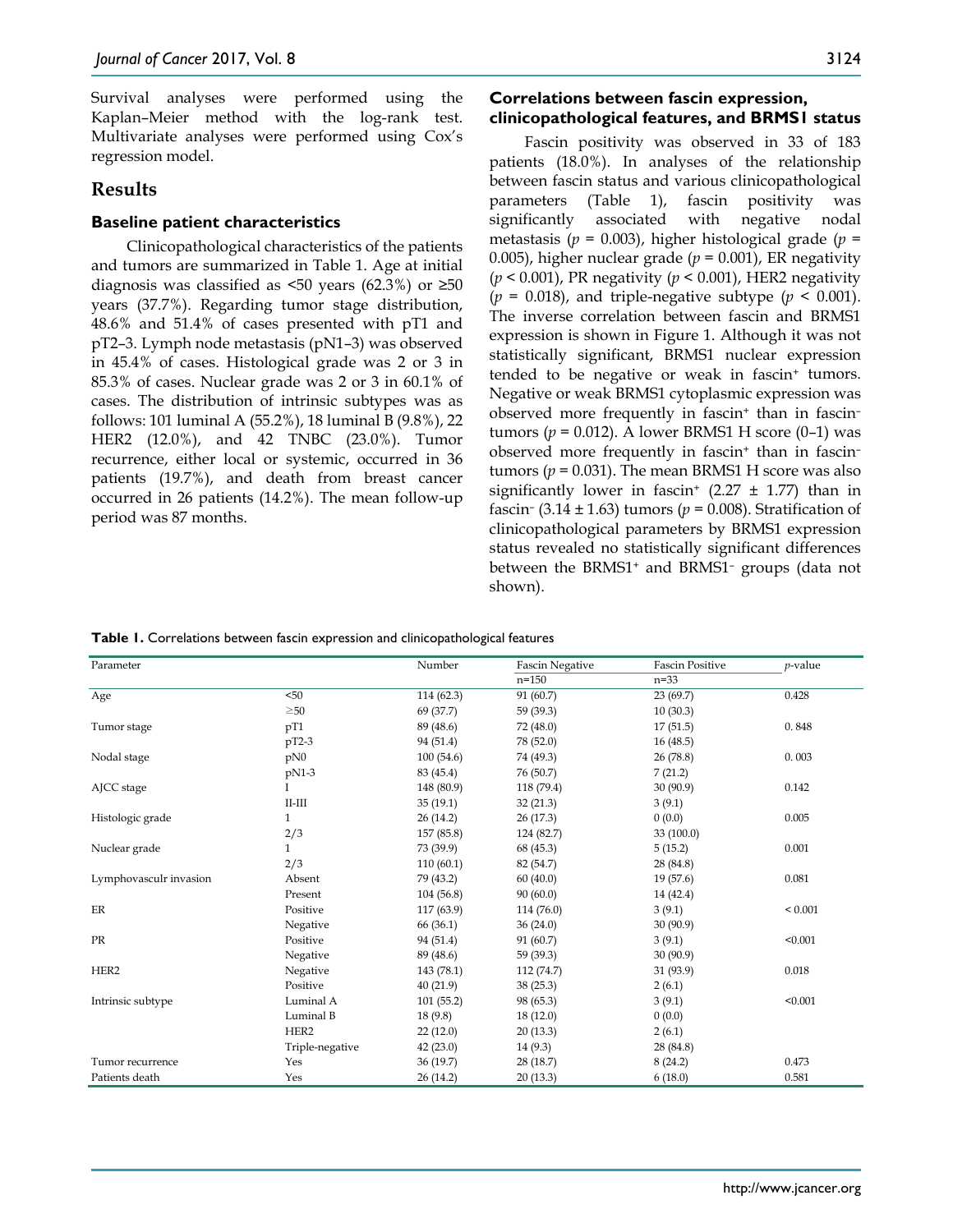A



Figure 1. A comparison of the distribution of BRMS1 expression status between fascin- and fascin<sup>+</sup> breast cancers. (a) Distribution of nuclear BRMS1 expression, (b) distribution of cytoplasmic BRMS1expression, (c) distribution of low and high BRMS1 H scores, (d) difference in mean BRMS1 H scores.



Figure 2. Photomicrographs of representative cases of fascin-/BRMS1+ and fascin+/BRMS1- breast cancers. (a) In contrast to stromal endothelial cells, which are normal internal controls, no fascin staining is observed in tumor cells. BRMS1 is stained in both nucleus and cytoplasm, but nuclear staining intensity is stronger than cytoplasm in this case. (b) Strong cytoplasmic fascin staining is observed in tumor cells, whereas BRMS1 is almost completely disappeared in the nucleus and is stained very faintly only in the cytoplasm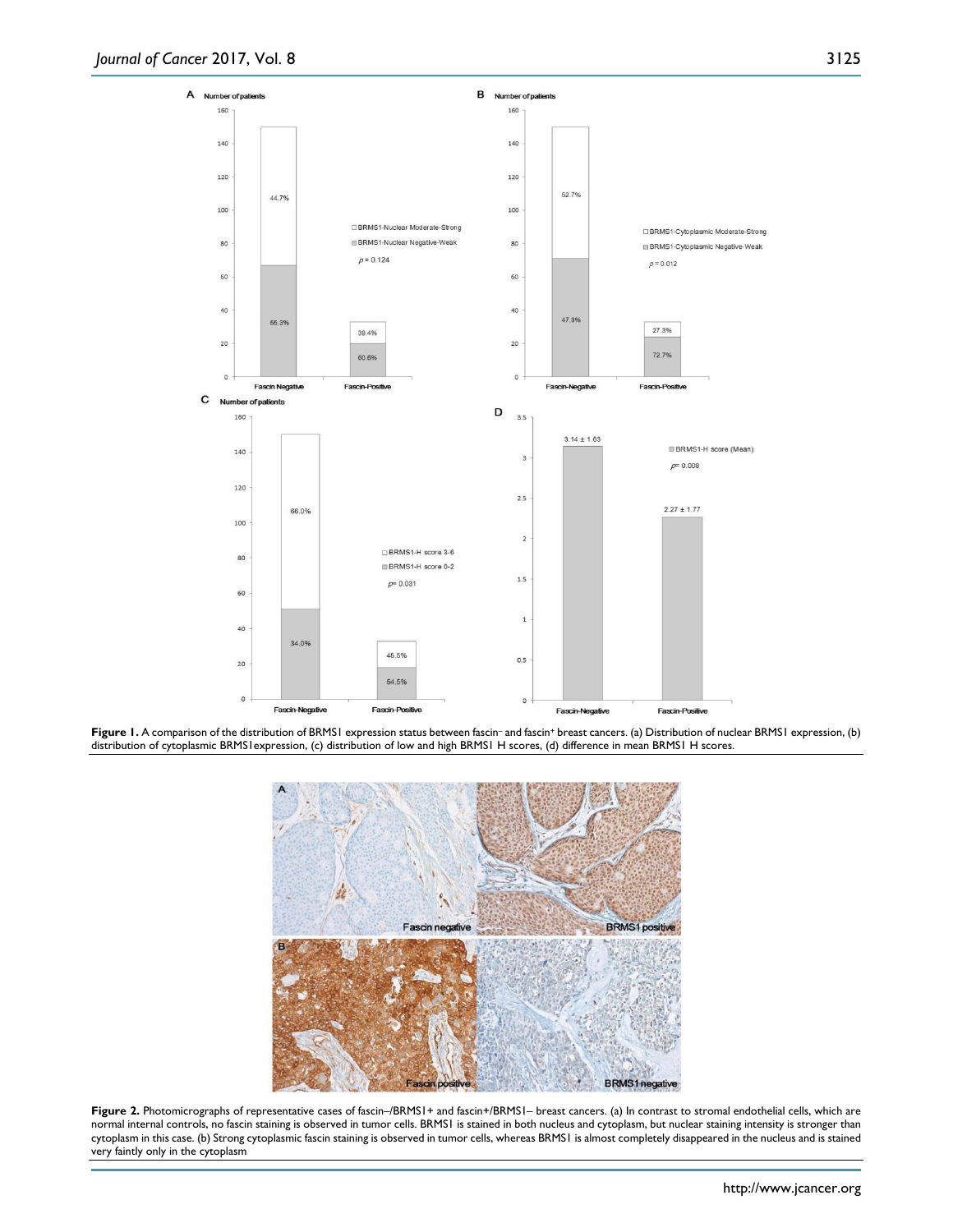### **Clinicopathological differences according to fascin and BRMS1 expression**

The distribution according to fascin and BRMS1 staining results was as follows: 51 fascin–/ BRMS1–, 99 fascin–/BRMS1+, 18 fascin+/BRMS1–, and 15 fascin+/BRMS1+. Compared to the fascin–/BRMS1+ subgroup, the fascin+/BRMS1– subgroup was significantly associated with negative nodal metastasis (*p* = 0.038), higher histological grade (*p* = 0.040), higher nuclear grade ( $p = 0.008$ ), ER negativity (*p* < 0.001), PR negativity (*p* < 0.001), and triple-negative subtype  $(p \le 0.001)$  (Table 2). The representative cases of fascin–/BRMS1+ and fascin+/BRMS1– tumors are depicted in Figure 2.

## **Survival outcome according to clinicopathological differences and fascin/BRMS1 status**

Univariate analyses of all patients (*n* = 183) revealed that factors associated with shorter disease-free survival (DFS) were nodal metastasis (*p* = 0.005), higher AJCC stage (*p* = 0.002), higher histological grade  $(p = 0.006)$ , and negative or weak BRMS1 cytoplasmic expression (*p* = 0.043). Factors associated with shorter overall survival (OS) were higher T stage (*p* = 0.003), nodal metastasis (*p* = 0.004),

higher AJCC stage (*p* < 0.001), and higher histological grade  $(p = 0.027)$ . Then we performed multivariate Cox regression analyses on the prognostic factors identified in the univariate analyses. In multivariate analyses, nodal metastasis (hazard ratio [HR] = 1.811; 95% confidence interval [CI] = 0.833–4.201.56; *p* = 0.020) and higher AJCC stage (HR = 2.854; 95% CI  $= 1.212 - 4.812$ ;  $p = 0.025$ ) significantly increased the likelihood of tumor recurrence, whereas higher AJCC stage (HR = 3.159; 95% CI = 1.460–6.834; *p* = 0.003) was the only factor that significantly increased the likelihood of patient death (Table 3).

Survival analyses were also performed, confined to the patients with nodal metastasis ( $n = 117$ , Table 3) and Figure 3). Fascin positivity was associated with shorter DFS in both univariate  $(p = 0.005)$  and multivariate (HR = 5.583; 95% CI = 1.318–23.655; *p* = 0.020) analyses. Factors associated with shorter OS were higher T stage ( $p = 0.048$ ), TNBC subtype ( $p =$ 0.028), fascin positivity (*p* = 0.031), and fascin<sup>+</sup>/BRMS1<sup>-</sup> subgroup ( $p = 0.041$ ). In multivariate analyses, higher T stage (HR =  $5.622$ ;  $95\%$  CI = 1.055–29.968; *p* = 0.043) and fascin positivity (HR = 5.869; 95% CI = 1.202–28.662; *p* = 0.029) significantly increased the likelihood of patient death.



Figure 3. Kaplan–Meier survival curves analyzed in node-negative patients only. (a) Disease-free survival (DFS) according to fascin status, (b) overall survival (OS) according to fascin status, (c) difference in DFS between fascin–/BRMS1+ and fascin+/BRMS1– patients, (d) difference in OS between fascin–/BRMS1+ and fascin+/BRMS1– patients.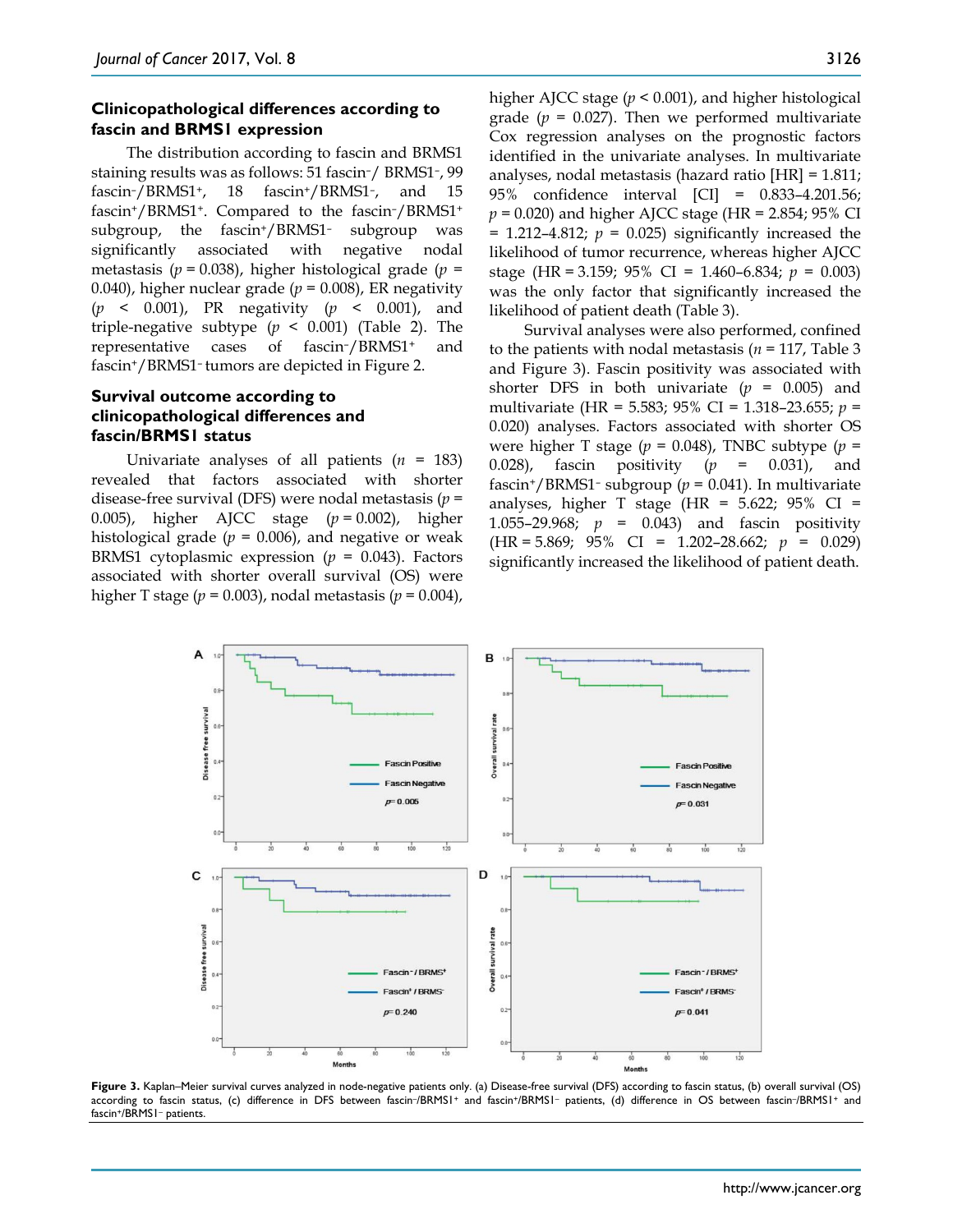#### **Table 2.** Correlations between combined fascin and BRMS1 expression status and clinicopathological features

| Parameter              |                     | Fascin-/BRMS1+ | Fascin+/BRMS1- | $p$ -value  |
|------------------------|---------------------|----------------|----------------|-------------|
|                        |                     | $n=99$         | $n=18$         |             |
| Age                    | < 50                | 61(61.6)       | 13(72.2)       | 0.439       |
|                        | $\geq 50$           | 38 (38.4)      | 5(27.8)        |             |
| Tumor stage            | pT1                 | 49 (49.5)      | 8(44.4)        | 0.800       |
|                        | $pT2-3$             | 50(50.5)       | 10(55.6)       |             |
| Nodal stage            | pN0                 | 49 (49.5)      | 14 (77.8)      | 0.038       |
|                        | pN1-3               | 50(50.5)       | 4(22.2)        |             |
| AJCC stage             |                     | 79 (79.8)      | 15(83.3)       | 1.000       |
|                        | $\rm II\text{-}III$ | 20(20.2)       | 3(16.7)        |             |
| Histologic grade       | $\mathbf{1}$        | 21(21.2)       | 0(0.0)         | 0.040       |
|                        | 2/3                 | 78 (78.8)      | 18 (100.0)     |             |
| Nuclear grade          | $\mathbf{1}$        | 44 (44.4)      | 2(11.1)        | 0.008       |
|                        | 2/3                 | 55 (55.6)      | 16 (88.9)      |             |
| Lymphovasculr invasion | Absent              | 40(40.4)       | 10(55.6)       | 0.302       |
|                        | Present             | 59 (59.6)      | 8(44.4)        |             |
| ER                     | Positive            | 75 (75.8)      | 0(0.0)         | < 0.001     |
|                        | Negative            | 24 (24.2)      | 18 (100.0)     |             |
| PR                     | Positive            | 59 (59.6)      | 0(0.0)         | < 0.001     |
|                        | Negative            | 40(40.4)       | 18 (100.0)     |             |
| HER <sub>2</sub>       | Negative            | 73 (73.7)      | 17 (94.4)      | 0.069       |
|                        | Positive            | 26(26.3)       | 1(5.6)         |             |
| Intrinsic subtype      | Luminal A           | 63(63.6)       | 0(0.0)         | ${}< 0.001$ |
|                        | Luminal B           | 13(13.1)       | 0(0.0)         |             |
|                        | HER2                | 13(13.1)       | 1(5.6)         |             |
|                        | Triple-negative     | 10(10.1)       | 17 (94.4)      |             |
| Tumor recurrence       | Present             | 83 (83.8)      | 16 (88.9)      | 0.738       |
| Patients death         | Present             | 12(12.1)       | 3(16.7)        | 0.700       |

#### **Table 3.** Univariate and multivariate analyses of disease-free and overall survival

| Parameters                                       | Disease free survival |                      |            | Overall survival |                      |                 |
|--------------------------------------------------|-----------------------|----------------------|------------|------------------|----------------------|-----------------|
|                                                  | Univariate            | Multivariate         |            | Univariate       | Multivariate         |                 |
|                                                  | <i>p</i> -value       | HR (95% CI)          | $p$ -value | p-value          | HR (95% CI)          | <i>p</i> -value |
| Analysis in all patients ( $n = 183$ )           |                       |                      |            |                  |                      |                 |
| Age $(50 \text{ vs. } 250)$                      | 0.802                 |                      |            | 0.249            |                      |                 |
| T stage ( $pT1$ vs. $pT2-3$ )                    | 0.098                 |                      |            | 0.003            | 2.047 (0.759-5.520)  | 0.157           |
| N stage (pN0 vs. pN1-3)                          | 0.005                 | 1.811 (0.833-4.201)  | 0.020      | 0.004            | 1.613 (0.563-4.619)  | 0.373           |
| AJCC stage (I vs. II-III)                        | 0.002                 | 2.854 (1.212-4.812)  | 0.025      | ${}_{0.001}$     | 3.159 (1.460-6.834)  | 0.003           |
| Histologic grade (1 vs. 2-3)                     | 0.006                 | 1.332 (0.926-3.278)  | 0.186      | 0.027            | 1.533 (0.823-3.554)  | 0.974           |
| Nuclear grade (1 vs. 2-3)                        | 0.055                 |                      |            | 0.103            |                      |                 |
| Intrinsic subtype (non-TNBC vs. TNBC)            | 0.074                 |                      |            | 0.589            |                      |                 |
| Fascin (Negative vs. Positive)                   | 0.317                 |                      |            | 0.345            |                      |                 |
| BRMS1-nuc (Moderate/Strong vs. Negative/Weak)    | 0.988                 |                      |            | 0.415            |                      |                 |
| BRMS1-cyt (Moderate/Strong vs. Negative/Weak)    | 0.043                 | 1.875 (0.949-3.702)  | 0.070      | 0.145            |                      |                 |
| BRMS1-H score (3-6 vs. 0-2)                      | 0.769                 |                      |            | 0.492            |                      |                 |
| Fascin-/BRMS1+ vs. Fascin+/BRMS1-                | 0.698                 |                      |            | 0.430            |                      |                 |
| Analysis in node-negative patients ( $n = 117$ ) |                       |                      |            |                  |                      |                 |
| Age $(50 \text{ vs. } 250)$                      | 0.463                 |                      |            | 0.335            |                      |                 |
| T stage ( $pT1$ vs. $pT2-3$ )                    | 0.258                 |                      |            | 0.048            | 5.622 (1.055-29.968) | 0.043           |
| Histologic grade (1 vs. 2-3)                     | 0.050                 |                      |            | 0.155            |                      |                 |
| Nuclear grade (1 vs. 2-3)                        | 0.136                 |                      |            | 0.549            |                      |                 |
| Intrinsic subtype (non-TNBC vs. TNBC)            | 0.125                 |                      |            | 0.028            | 2.030 (0.127-32.417) | 0.617           |
| Fascin (Negative vs. Positive)                   | 0.005                 | 5.583 (1.318-23.655) | 0.020      | 0.031            | 5.869 (1.202-28.662) | 0.029           |
| BRMS1-nuc (Moderate/Strong vs. Negative/Weak)    | 0.121                 |                      |            | 0.145            |                      |                 |
| BRMS1-cyt (Moderate/Strong vs. Negative/Weak)    | 0.470                 |                      |            | 0.619            |                      |                 |
| BRMS1-H score (3-6 vs. 0-2)                      | 0.321                 |                      |            | 0.717            |                      |                 |
| Fascin-/BRMS1+ vs. Fascin+/BRMS1-                | 0.240                 |                      |            | 0.041            | 1.185 (0.151-9.294)  | 0.871           |

*nuc* nuclear, *cyt* cytoplasmic, *HR* hazard ratio, *CI* confidence interval

## **Discussion**

We evaluated whether expression patterns of fascin and BRMS1 correlate with clinicopathological features and patient outcome in breast cancer. A

previous study demonstrated that fascin promoted breast cancer invasion via upregulating NF-κB activity, urokinase-type plasminogen activator (*u*PA), and matrix metalloproteases (MMPs) that are essential to metastasis; in contrast, fascin inhibited the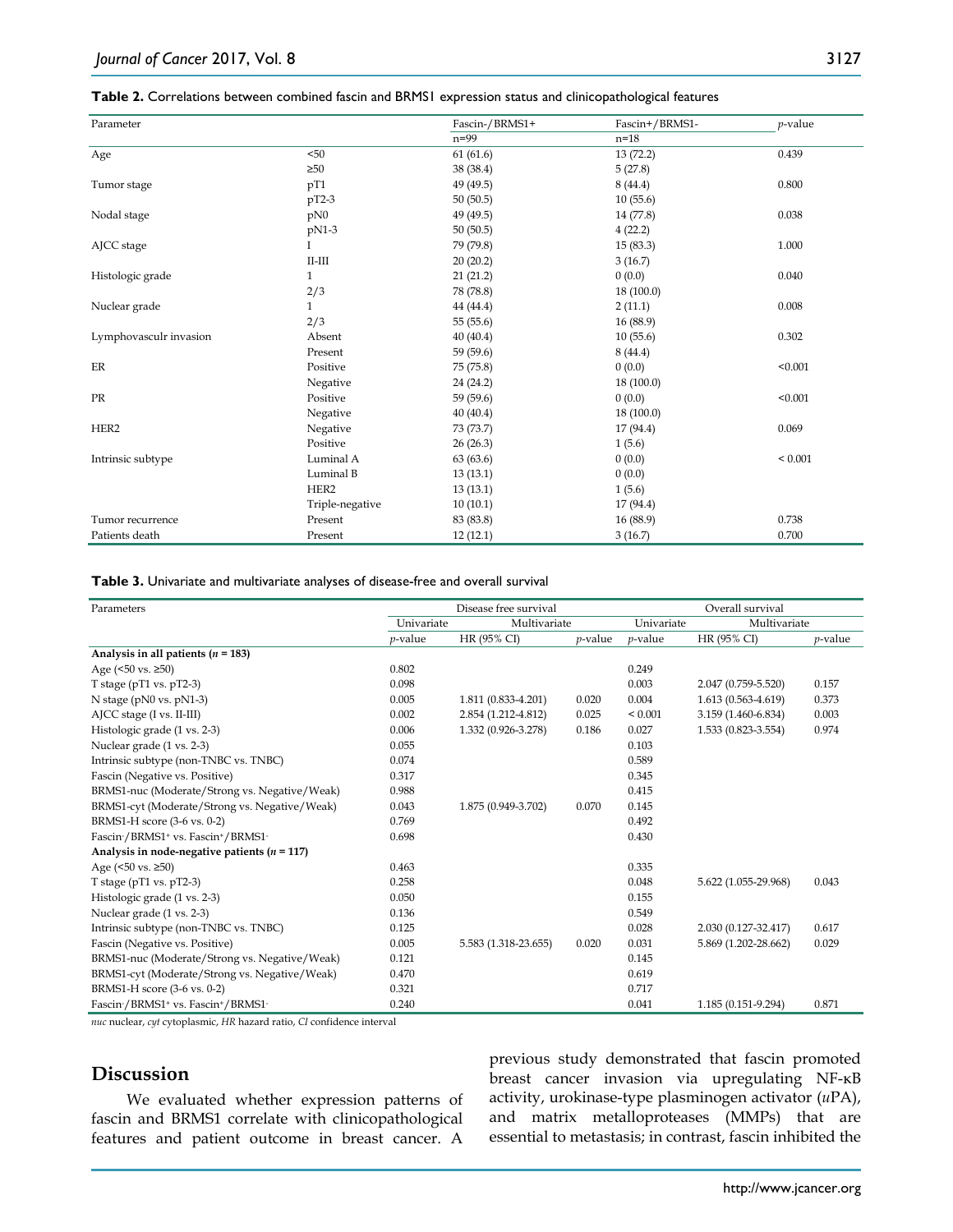nuclear expression of BRMS1 in breast cancers [13]. To assess the importance of the intracellular localization of BRMS1, we separately interpreted the nuclear and cytoplasmic expression of BRMS1. Our results showed that loss of nuclear BRMS1 expression was more frequently observed in fascin<sup>+</sup> tumors (although this was not statistically significant). Cytoplasmic BRMS1 expression and combined expression levels of nuclear and cytoplasmic BRMS1 (defined as the BRMS1 H score) showed a significant inverse correlation with fascin expression, which reflects the fact that intracellular expression of BRMS1 is downregulated by fascin.

The BMRS1 sequence contains nuclear export and import signals that enable its nucleus-cytoplasm shuttling [21]. It is not yet fully understood how the anti-metastatic effects of BRMS1 are influenced by its intracellular localization. Two melanoma studies reported that nuclear expression promoted metastatic capacity, whereas cytoplasmic expression suppressed metastasis and increased DFS [9, 22]. By contrast, a breast cancer study reported that a shifting of BRMS1 from the nucleus to the cytoplasm was associated with aggressive features, such as a high proliferation index and a trend toward worse OS [23]. We found that loss of BRMS1 cytoplasmic expression was associated with shorter DFS, whereas nuclear BRMS1 expression status did not affect patient prognosis.

In this study, fascin positivity was significantly associated with various unfavorable clinicopathological parameters, including higher histological and nuclear grades, hormone receptor negativity, and triple-negative subtypes, as in previous studies [17, 24]. Such correlations remained when we compared the clinicopathological characteristics of the fascin–/BRMS1+ and fascin+/BRMS1– tumor subgroups. These results may partially explain why breast cancers with these well-known unfavorable clinicopathological features have a higher possibility of metastasis: They are enriched with metastasis-promoting factors and lack metastasis-suppressing factors.

The only unexpected finding was that axillary lymph node metastasis was observed more frequently in fascin– tumors than in fascin+ tumors. A few previous studies have found a significant positive correlation between fascin expression and lymph node metastasis [25, 26], but other studies have failed, as in this study [17, 24] These inconsistent results are probably due to the fact that various factors besides fascin and BRMS1 contribute to lymph node metastasis under complex interrelationships. Another possible reason may be attributed to the nature of the cohort included in our study. After reviewing the patients' clinicopathological data, we found that most

of the TNBC patients in our cohort were in the early stage without nodal metastasis. This probably weakened the importance of fascin as a prognostic factor; thus, we performed an additional prognosis analysis confined to patients without nodal metastasis. In the node-negative patient group, fascin was a significant independent predictor of shortened DFS and OS. In addition, the fascin<sup>+</sup>/BRMS1<sup>-</sup> tumor group showed a shorter OS than the fascin–/BRMS1+ tumor group (although this was not statistically significant in multivariate analyses). These results suggest that the fascin positivity and loss of BRMS1 expression contribute to poor clinical outcomes in node-negative breast cancers that generally show a favorable prognosis. In regions where breast cancer screening is widely available, such as in South Korea, node-negative cases account for a high percentage of all breast cancers. About 60% of Korean breast cancer patients are found to have no lymph node metastasis at the time of initial diagnosis [27, 28]. Adjuvant systemic chemotherapy decreases the risk of distant metastasis and death in about 30% of patients with node-negative breast cancer, while the remaining 70% do not achieve additional therapeutic benefit from such treatment [27]. Therefore, it is important to identify biomarkers that can predict and select the patients who are more likely to benefit from adjuvant chemotherapy. To the best of our knowledge, this study is the first to report that positive expression of fascin and/or expressional loss of BRMS1 may be a critical predictor of a poor prognosis in the patients with node-negative breast cancer. For this reason, staining of these two biomarkers is recommended especially in the node-negative patients.

In conclusion, this is the first reported study to examine expression of fascin and BRMS1, a metastatic promoter and suppressor, in a quite large cohort of breast cancer patients. Our results confirm the inverse correlation between expression of the two markers in breast cancer tissues. Fascin alone or combined with BRMS1 has value as a poor prognostic marker, particularly in node-negative breast cancer patients.

## **Acknowledgments**

This research was supported by a grant of the Korea Health Technology R&D Project through the Korea Health Industry Development Institute (KHIDI), funded by the Ministry of Health & Welfare, Republic of Korea (grant number: HI16C1559)

# **Competing Interests**

The authors have declared that no competing interest exists.